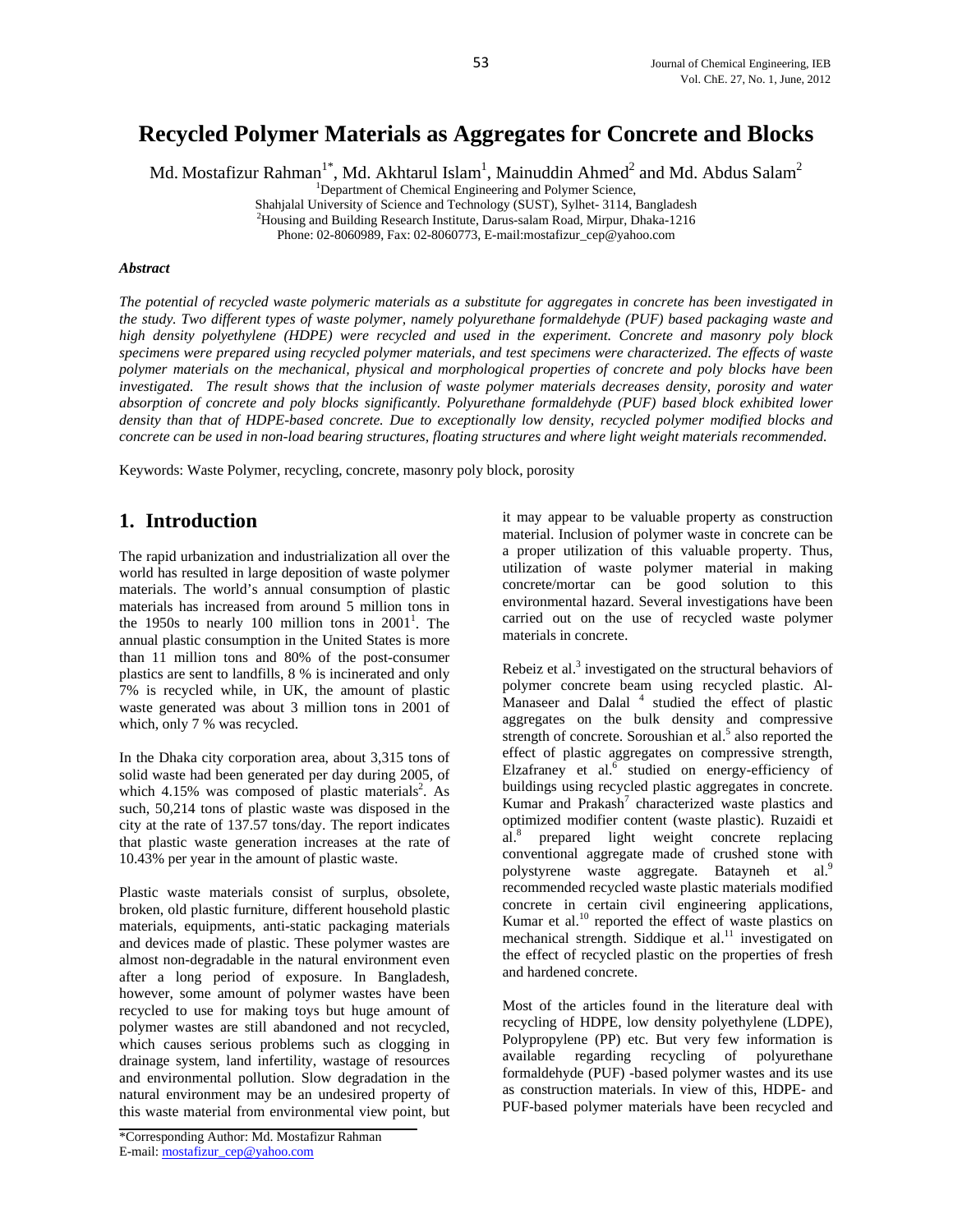used as aggregates partially replacing conventional aggregates in the preparation of concrete and poly blocks, and the effect of waste polymer materials on the mechanical and physical properties of concrete/poly blocks have been investigated in this study. The upper limit of the recycled waste polymer in the mouldcomposition has also been determined.

# **2. Experimental**

Specification of materials used in the study, recycling method of waste polymer, and test sample preparation has been discussed in the section.

#### **2.1 Materials**

The components of the concretes in this study were Portland cement, sand (fine aggregate) and coarse aggregates (stone chips and recycled waste plastic materials), while poly blocks were comprised of Portland cement, sand and PUF. Portland cement, stone chips and sand used in the experiment were collected from localities, and the waste plastics (HDPE and PUFbased polymer materials) used in this study had been procured from waste plastic wholesaler. Some of the basic properties of HDPE and PUF are presented in the Table 1. The particle size of the sand used as fine aggregate was in the range of 0.15-4.75 mm, while the stone chips used as coarse aggregate for concrete was in the range of 4.75-19 mm. The cement used in this study was a commercial ASTM type I ordinary Portland cement.

| and pory bubble   |             |       |
|-------------------|-------------|-------|
| Type              | <b>HDPE</b> | PUF   |
| Density $(gm/cc)$ | 0.96        | 0.013 |

Water absorption  $\boxed{0.10 \%}$  0.20 %

Particle size  $\vert$  4-12 mm  $\vert$  4.0-8.5mm

Table 1: Physical properties of waste plastic (HDPE) and poly bubble

#### **2.2 Recycling of waste polymer**

The post consumer waste polymer materials had been collected, shredded and washed. Secondly, dried shredded materials were sieved. The particles of HDPE within the size-range of 4-12 mm were used as coarse aggregate. The particles of recycled PUF in the sizerange of 4.0-8.5 mm were used as the fine aggregate for the preparation of poly blocks and the particles with larger sizes than that were sent to the shredder for further size reduction.

### **2.3 Preparation of concrete / block specimens**

For the preparation of concretes, cement: fine aggregates (sand): coarse aggregates (stone chips and HDPE) ratio of 1:2:4 in weight basis and water: cement ratio of 0.40:1 was used. The amounts of waste plastic (HDPE) added were 10%, 15%, 20% and 25% based on the weight of stone chips which are approximately equivalent to 10%, 15%, 20% and 25% of total volume of the sample. To prepare the fresh concrete, calculated amount of cement, sand, stone chips, waste plastic (HDPE) and water were mixed following a method and technique as prescribed by ASTM C 31-84. To examine the workability (or flow ability) of concrete, slump tests were done for the fresh concretes. The test procedure described in ASTM C 143-78 involved a cone shape mold, 203 mm in bottom diameter and 102 mm in top diameter. Then, the fresh concretes were cast into 152.4 mm cube molds with vibration following the procedure prescribed by ASTM, C31-84. The concrete specimens were separated out from the mold after 24 hours of molding and kept in water for 7-28 days for curing.

For the masonry poly blocks, cement: sand: PUF ratio was 1:0.5:1-8.5 on volume basis. The composition of PUF was equivalent to 33-90% of total volume of the sample. Water: cement ratio was kept constant at 0.40:1. Portland cement, sand, poly bubble and water were mixed together following a method and technique as prescribed by ASTM C 31-84 and were cast into a mold of size 240mm×112mm×112mm to make masonry poly block.

### **2.4 Methods**

For the characterization of the concrete/ masonry poly block, the compressive strength of the specimens was determined as a representative parameter of the mechanical properties, density and water absorption were determined as the representative parameters of physical properties, and porosity was determined as the representative parameters of morphological properties.

#### **2.4.1 Determination of water uptake of poly blocks**

The masonry poly block samples of size 120mm×112mm×112mm were dried in an oven at 100  $\rm{^{\circ}C}$  until a constant weight  $w_0$  of the specimens was attained. Then the dried sample was immersed in water in a bowl at room temperature. At a predetermined time interval, the samples were taken out and the water adhered to the surfaced was wiped out by cloth and weighed. Then the sample was returned in the bowl. In the beginning, the measurement was done at an interval of 1 hour, and later on at large intervals. The equilibrium was reached in 48 hours.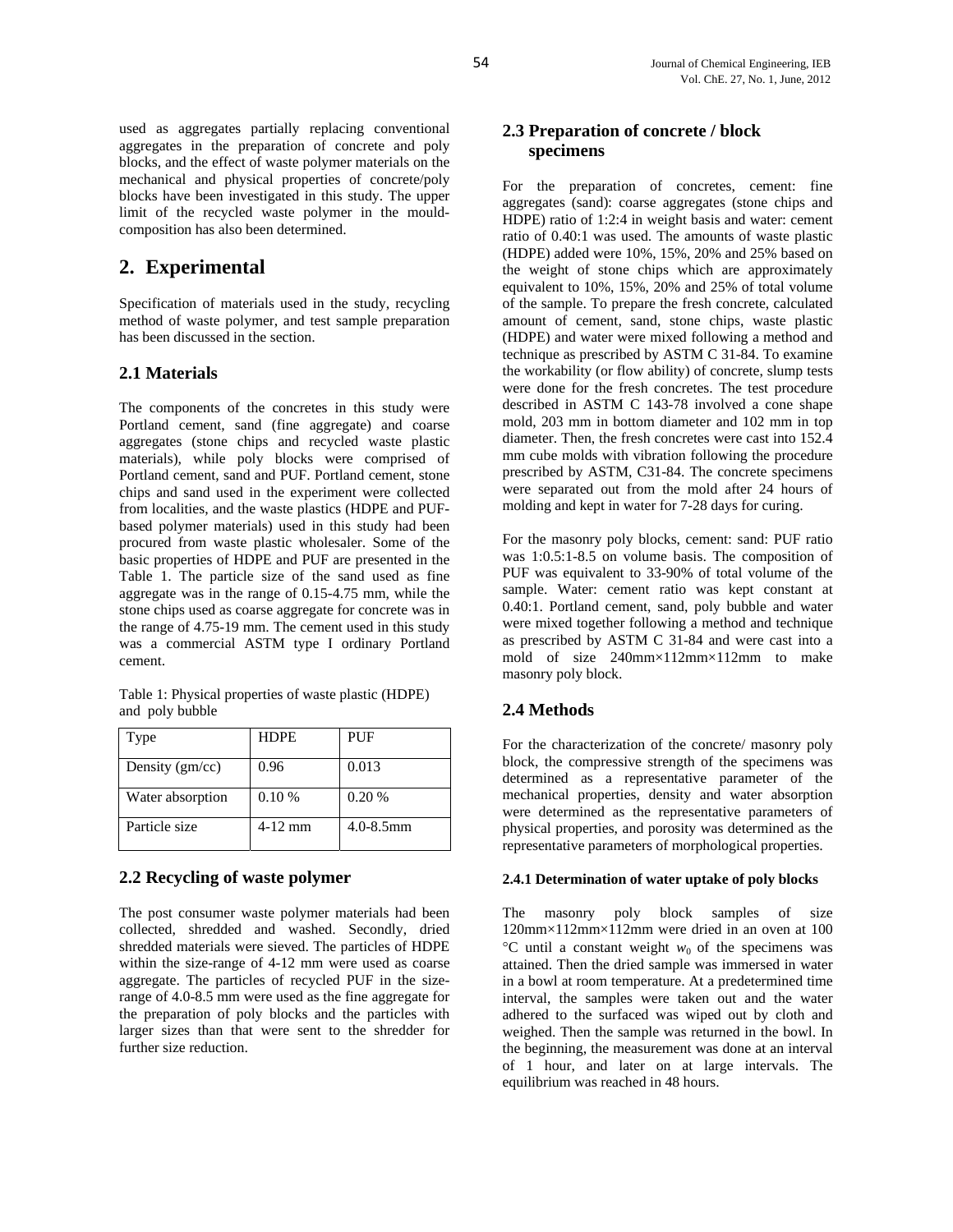The water absorption,  $A_t$ , at a given time  $t$  and the equilibrium water uptake,  $A_{\infty}$  at  $t \to \infty$  are calculated by the following formulae:

Where  $w_t$  is the weight of the wet sample at time  $t$  and *w*∞ is the weight at equilibrium.

The porosity  $\beta$  of the poly blocks was calculated based on the water uptake data (Eqs. 2-4).

$$
\rho_a = w_0 / V_0 \tag{2}
$$

$$
\rho_T = \frac{w_0}{V_0 - (w_\infty - w_0) / \rho_w}
$$
\n(3)

and

$$
\beta = 1 - \rho_a / \rho_T \tag{4}
$$

Where  $\rho_a$  and  $\rho_T$  are the apparent and the true density respectively, *V0* is the bulk volume of the sample, and  $\rho_w$  is the density of water.

#### **2.4.2 Measurement of compressive strength**

The compressive strength of different concrete and poly blocks specimens were determined using a Universal Testing Machine (Model No. TIB/ M. C; Capacity: 300 ton). The specific compressive strength of the material is defined as the compressive strength per unit specific gravity.

#### **3. Results & Discussion**

The effect of the recycled PUF and HDPE on the specific compressive strength of the poly blocks and the concrete is shown in the Fig. 1.



Fig. 1: Dependence of recycled polymer materials (PUF and HDPE) content on the compressive strength of the poly block and concrete

Fig. 1 shows that the specific compressive strength of HDPE-modified concrete decreases sharply with the increase in the HDPE content in the composition. In

case of masonry poly blocks, the sp. strength decreases with the PUF content up to 75 vol% of the sample, and shows slightly increasing trend beyond that. In fact, the

$$
A_t = w_t / w_0 - 1 \text{ and } A_{\infty} = w_{\infty} / w_0 - 1 \qquad (1)
$$

addition of poly bubble results in the decrease in both the compressive strength and the density of poly blocks. The reduction of compressive strength of poly blocks might be due to either a poor bond between the cement paste and plastic aggregates or to the lower strength of the plastic aggregates.

It is found experimentally that the highest HDPE content that can be introduced in the concrete composition is 25 vol% and the highest introducible PUF content in poly blocks is 90 vol%. More than these amounts in respective compositions creates problem in mixing and bonding, and hence the study is made up to the 25 vol% of HDPE for concrete and 90 vol% of poly bubble for poly blocks.

Kumar and  $Prakash^7$  reported two times higher compressive strength using 5 wt% of waste plastic materials based on the total weight of the cement and the sand. To the contrary, Kumar et al. $^{10}$  reported that the compressive, as well as tensile strength of concrete decreases with the use of waste plastics in concrete. Similarly, Al-Manaseer and Dalal<sup> $4$ </sup> found 34%, 51% and 67% reduction in compressive strength for concrete containing 10%, 30% and 50% plastic aggregates. Soroushian et al. $5$  also reported the reduction in compressive strength with the inclusion of recycled plastic.

Like most of the previous works, in this work also, the inclusion of waste polymer (both HDPE and PUF) is found to result in the decrease of compressive strength of concrete and masonry poly blocks (Fig.1). The rate of reduction in the compressive strength of the HDPE modified concrete is about 0.6 MPa per volume percent of HDPE added while; the rate of reduction in compressive strength of poly blocks is only 0.21 MPa per volume percent of Poly bubble added.

The density of the poly blocks decreases sharply with the PUF content as shown in the Fig. 2. The density of the poly blocks with 80 vol% of poly bubble content is low enough to make the blocks floatable in water. The density of HDPE- modified concrete also decreases with the increase in the HDPE content. But as HDPE is denser than the poly bubble, the HDPE modified concrete becomes heavier than the poly blocks. The reduction in the density of the poly blocks and the concrete is observed due to the lower unit weight property of the recycled plastic materials.

Al-Manaseer and Dalal<sup>4</sup> reported that the bulk density of concrete was reduced 2.5%, 6% and 13% for the concrete containing 10%, 30% and 50% plastic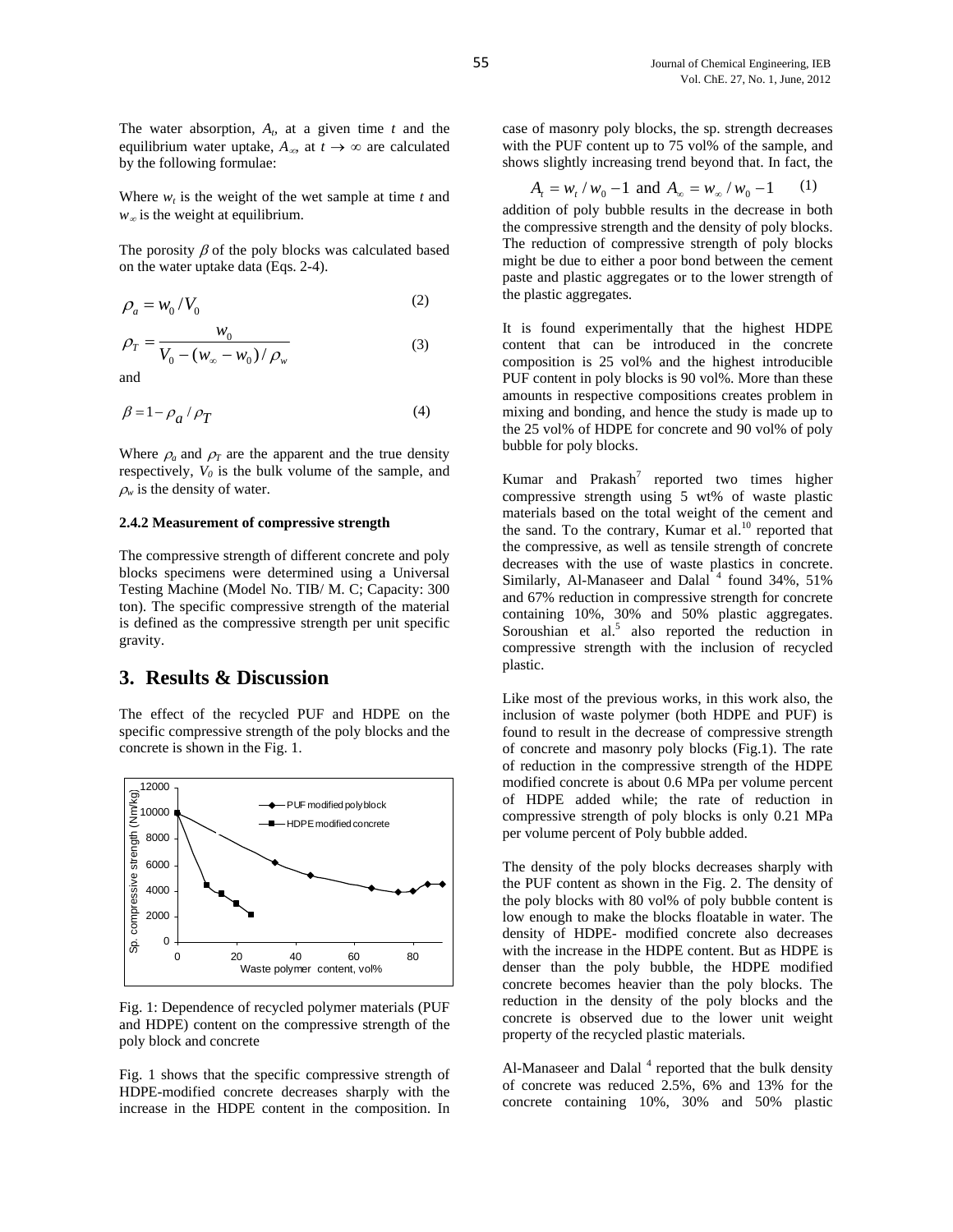aggregates respectively. The rate of reduction in the density of the HDPE-based concrete as observed in the present work was 0.2% per volume percent of waste polymer and that of the poly blocks is 0.77 % per volume percentage of poly bubble content. This rate of reduction is higher than that reported by Al-Manaseer and Dalal<sup>4</sup>.



Fig. 2: Effect of PUF content on the density of the poly blocks



Fig. 3: Water absorption kinetics of poly blocks made of various PUF contents. Poly blocks modified with (\*) 0 vol%, ( $\bullet$ ) 33 vol%, ( $\blacksquare$ ) 45 vol% , ( $\blacktriangle$ ) 66 vol%, (x) 75 vol% and  $(\blacksquare)$  90 vol% poly bubble



Fig. 4: Effect of PUF content on the porosity of the poly blocks

Fig. 3 shows the water absorption by poly blocks as a function of soaking time *t* for various PUF contents. As seen from the Fig.3, initially the water absorption rate is very fast for all compositions of the poly blocks and then it gradually attains an equilibrium value. The water uptake value increases with the poly bubble content and is a combined effect of the porosity and the composition of the poly blocks material.

The Fig. 4 shows that the addition of PUF reduces the porosity of poly blocks. It can be explained by the hydrophobic nature of PUF. About 33 to 90 vol% of the sample was occupied by the PUF which has low water absorption capacity and that result in the decrease in the porosity. The porosity decreases sharply at a concentration higher than 75 vol%.

#### **4. Conclusion**

- 1) The incorporation of polyurethane formaldehyde into the masonry poly blocks makes the material very light compared to HDPE modified concrete. PUF based poly blocks can respond to the many needs of current and future construction works where light weight materials are recommended. The inclusion of recycled polymer materials however, decreases the compressive strength of the modified concrete and poly blocks. Moreover, due to have some exclusive properties such as sound and heat insulation, and energy efficiency of the waste polymer materials, concrete/poly blocks modified with waste polymer possesses remarkable potential to be utilized as construction materials in Bangladesh.
- 2) Inclusion of the PUF reduces water absorption and porosity of the poly blocks. The compressive strength of the materials also decreases with the poly bubble content in the composition.

### **Acknowledgement**

This study was supported by the Housing and Building Research Institute. The authors would like to acknowledge the experimental facilities provided by the Chemical Testing and Research Laboratory (CTRL) and the Physical Testing and Research laboratory (PTRL) of HBRI.

#### **Reference**

1. United Nations Environment Program (2009), Converting waste Plastics into a resource, Industry and Economics International Environmental Technology Centre, Osaka/Shi, 1-69.